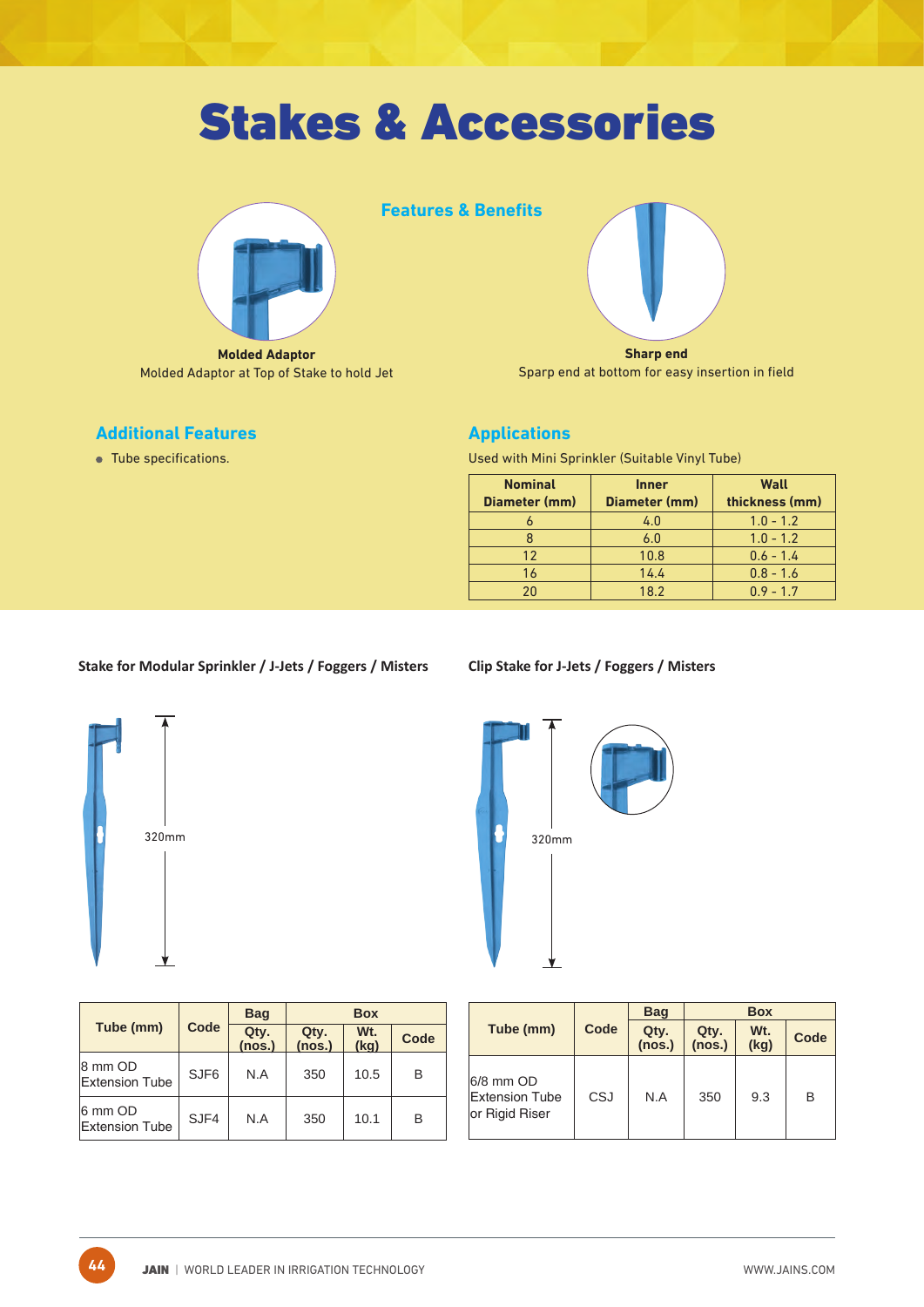



|                                            | <b>Bag</b><br>Code<br>Qty.<br>(nos.) |     | <b>Box</b>     |                         |      |
|--------------------------------------------|--------------------------------------|-----|----------------|-------------------------|------|
| Tube (mm)                                  |                                      |     | Qty.<br>(nos.) | W <sub>t.</sub><br>(kg) | Code |
| 6 mm & 8 mm<br><b>OD</b> Extension<br>Tube | SSJ                                  | N.A | 400            | 11.1                    | B    |

|           |                   | <b>Bag</b>     |                | <b>Box</b>              |      |
|-----------|-------------------|----------------|----------------|-------------------------|------|
| Tube (mm) | Code              | Qty.<br>(nos.) | Qty.<br>(nos.) | W <sub>t.</sub><br>(kg) | Code |
| 12 OD     | SBC <sub>12</sub> | N.A            | 250            | 8.8                     | В    |
| 16 OD     | SBC <sub>16</sub> | N.A            | 250            | 8.6                     | B    |
| 13 ID     | SBC <sub>13</sub> | N.A            | 250            | 8.9                     | B    |

**Stake for Mini Sprinkler-CI Stake for Mini Sprinkler**



| <b>Tube</b> |              | <b>Bag</b>     |                | <b>Box</b>      |      |
|-------------|--------------|----------------|----------------|-----------------|------|
| (mm)        | Code         | Qty.<br>(nos.) | Qty.<br>(nos.) | <b>Wt. (kg)</b> | Code |
| 12 OD       | <b>SMS12</b> | N.A            | 250            | 8.5             | B    |
| 16 OD       | <b>SMS16</b> | N.A            | 250            | 8.8             | B    |
| 13 ID       | <b>SMS13</b> | N.A            | 250            | 9.0             | в    |



| <b>Tube</b> |        | <b>Bag</b>     |                | <b>Box</b>      |      |
|-------------|--------|----------------|----------------|-----------------|------|
| (mm)        | Code   | Qty.<br>(nos.) | Qty.<br>(nos.) | <b>Wt. (kg)</b> | Code |
| 6 OD        | SMST06 | N.A            | 350            | 10.5            | B    |
| 8 OD        | SMST08 | N.A            | 350            | 10.6            | B    |

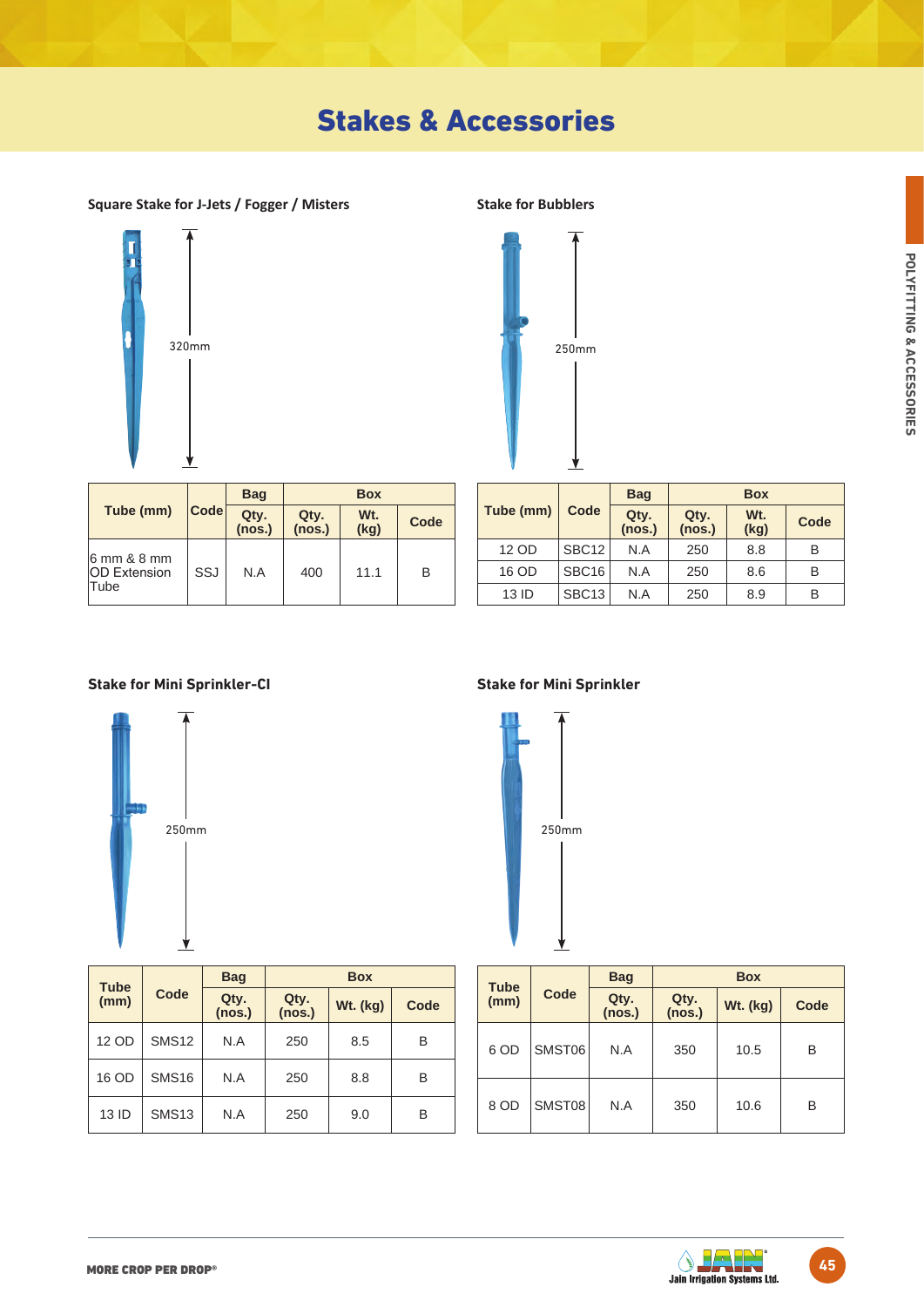

## **Multipurpose Stake Multi-Stake for Micro Sprinklers & Jets**



|            | <b>Bag</b> | <b>Box</b>                               |      |      |
|------------|------------|------------------------------------------|------|------|
| Code       |            | $ Q$ ty. (nos.) $ Q$ ty. (nos.) Wt. (kg) |      | Code |
| <b>MPS</b> | N.A.       | 350                                      | 12.8 | С    |

|                                       |          | <b>Bag</b>     |                | <b>Box</b>              |      |
|---------------------------------------|----------|----------------|----------------|-------------------------|------|
| $ $ Tube (mm) $ $                     | Code     | Qty.<br>(nos.) | Qty.<br>(nos.) | W <sub>t.</sub><br>(kg) | Code |
| $4x6$ PE &<br>$4x7$ PVC<br>Vinyl tube | 12501132 | N.A.           | 250            | 8.4                     | A    |



| <b>Connection</b>         |                 | <b>Bag</b>     |                | <b>Box</b> |      |
|---------------------------|-----------------|----------------|----------------|------------|------|
| $mm \times inch$<br>(BSP) | Code            | Qty.<br>(nos.) | Qty.<br>(nos.) | Wt. (kg)   | Code |
| $20 \times 3/8"$          | <b>MSPA2038</b> | N.A            | 2400           | 24.1       | в    |
| 25 x 3/8"                 | <b>MSPA2538</b> | N.A            | 2000           | 26.6       | в    |

### **Mini Sprinkler Pipe Adaptor Rigid Riser for J-Jets/Foggers/Misters**



| Length            |              | <b>Bag</b>                       |      | <b>Box</b>      |      |
|-------------------|--------------|----------------------------------|------|-----------------|------|
| (inch)            | Code         | Qty.<br>Qty.<br>(nos.)<br>(nos.) |      | <b>Wt.</b> (kg) | Code |
| 06                | HRJ06        | N.A                              | 6000 | 30.2            | B    |
| $12 \overline{ }$ | <b>HRJ12</b> | N.A                              | 3000 | 29.9            | B    |
| 18                | <b>HRJ18</b> | N.A                              | 2000 | 29.2            | B    |
| 24                | HRJ24        | N.A                              | 1500 | 30.0            | B    |

### **3/4" Adaptor for Sprinkler 1/4" Adaptor**



**46**

| <b>Connection</b>   |       | <b>Bag</b>     | <b>Box</b>     |          |      |
|---------------------|-------|----------------|----------------|----------|------|
| inch (BSP)          | Code  | Qty.<br>(nos.) | Qty.<br>(nos.) | Wt. (kg) | Code |
| 3⁄4" Female<br>Thr. | AM34F | 50             | 1500           | 12.8     | в    |



| <b>Connection</b>      |      | <b>Bag</b>     |                | <b>Box</b> |      |
|------------------------|------|----------------|----------------|------------|------|
| inch (BSP)             | Code | Qty.<br>(nos.) | Qty.<br>(nos.) | Wt. (kg)   | Code |
| $1/4$ " Female<br>Thr. | M14  | 50             | 2000           | 16.4       | в    |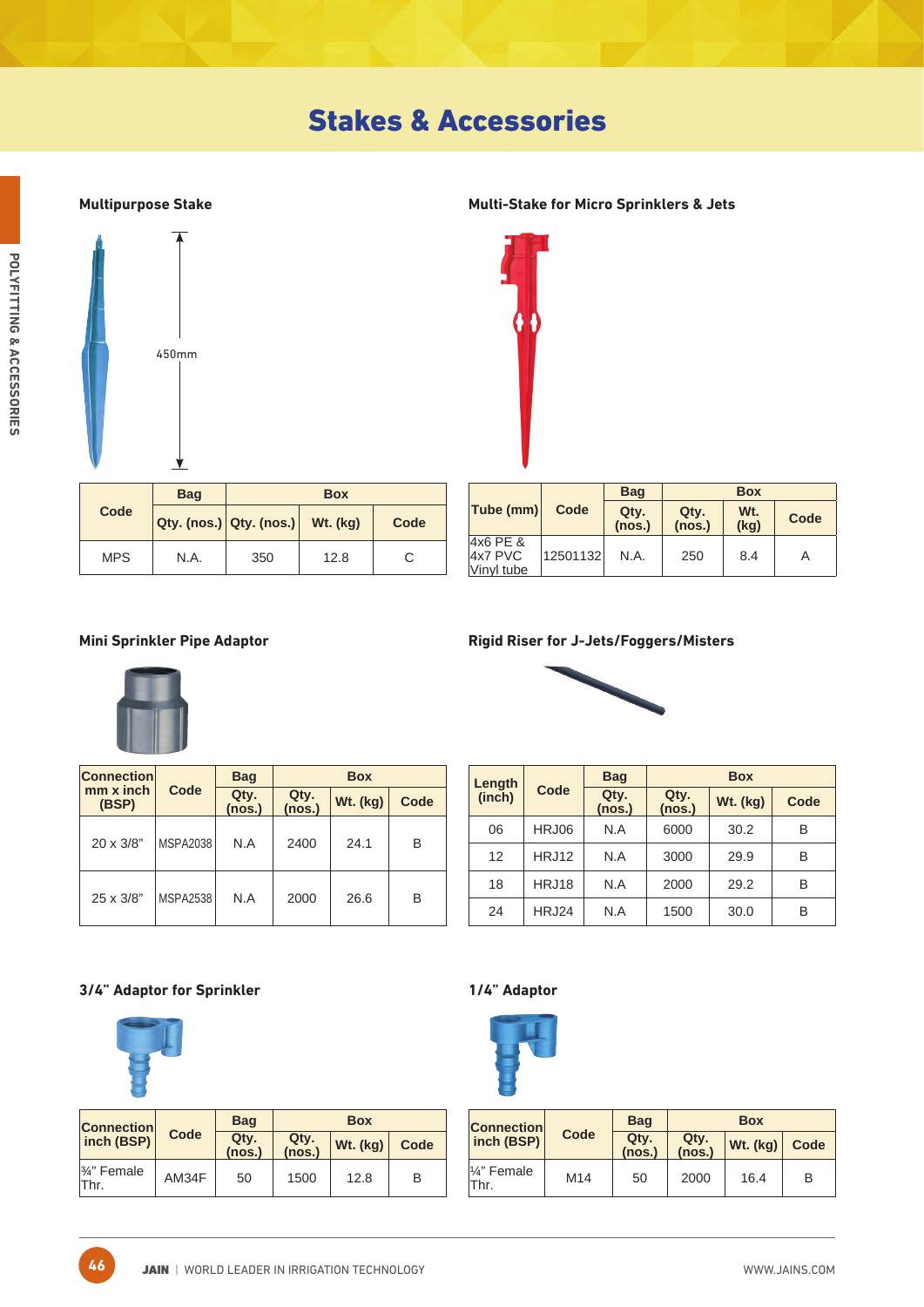

|         |                      | <b>Bag</b>     | <b>Box</b>     |          |      |
|---------|----------------------|----------------|----------------|----------|------|
| Tube mm | Code                 | Qty.<br>(nos.) | Qty.<br>(nos.) | Wt. (kg) | Code |
| 06 OD   | SLEEV-<br><b>ERA</b> | 100            | 15000          | 14.0     | B    |

## **3/8" Adaptor for Mini Sprinkler 1/2" Adaptor for Sprinkler**



| <b>Connection</b>   | <b>Tube</b> |                 | <b>Bag</b> |                         | <b>Box</b>              |      |
|---------------------|-------------|-----------------|------------|-------------------------|-------------------------|------|
| inch (BSP)          | mm          | Code            | Qty.       | Qty.<br>$(nos.)$ (nos.) | W <sub>t.</sub><br>(kq) | Code |
| 3/8" Female<br>Thr. | 12/16<br>OD | <b>AMSM1216</b> | 100        | 2000                    | 15.8                    | B    |
| 3/8" Female<br>Thr. | 12 OD       | AMSM12          | 100        | 2000                    | 10.2                    | B    |
| 3/8" Female<br>Thr  | 16 OD       | AMSM16          | 100        | 2000                    | 11.6                    | B    |

## **1/2" Adaptor for Bubbler**



| <b>Connection</b>         | Tube     |      | <b>Bag</b>     |                | <b>Box</b>  |      |
|---------------------------|----------|------|----------------|----------------|-------------|------|
| inch (BSP)                | mm       | Code | Qty.<br>(nos.) | Qty.<br>(nos.) | Wt.<br>(kg) | Code |
| $\frac{1}{2}$ " Male Thr. | 12/16 OD | AJBM | 50             | 1500           | 9.7         | B    |

## **Pressure Check Assembly - Poly**



| <b>Suitability</b>       | <b>Tube</b>                   |               | <b>Bag</b>  | <b>Box</b>  |            |      |
|--------------------------|-------------------------------|---------------|-------------|-------------|------------|------|
|                          | <b>Pressure Guage</b>         | Code          | Qty. (nos.) | Qty. (nos.) | $Wt.$ (kg) | Code |
| 12 mm & 16 mm            | 2" dial W/O glycerene filled  | <b>PGLC</b>   |             | 150         | 14.5       | B    |
| lateral / tough<br>hose. | 2" dial with glycerene filled | <b>PGGFLC</b> |             | 100         | 19.6       | B    |

## **Sleeve Adaptor 6/8 mm Clip Adaptor**



| <b>Tube</b> |       | <b>Bag</b>     |                |          |      |
|-------------|-------|----------------|----------------|----------|------|
| mm          | Code  | Qty.<br>(nos.) | Qty.<br>(nos.) | Wt. (kg) | Code |
| 6/8 OD      | CA684 | 100            | 2500           | 6.3      | B    |



| <b>Connection</b>              |       | <b>Bag</b>     |                | <b>Box</b> |      |
|--------------------------------|-------|----------------|----------------|------------|------|
| inch (BSP)                     | Code  | Qty.<br>(nos.) | Qty.<br>(nos.) | Wt. (kg)   | Code |
| $\frac{1}{2}$ " Female<br>Thr. | AM12F | 50             | 2000           | 16.4       | B    |